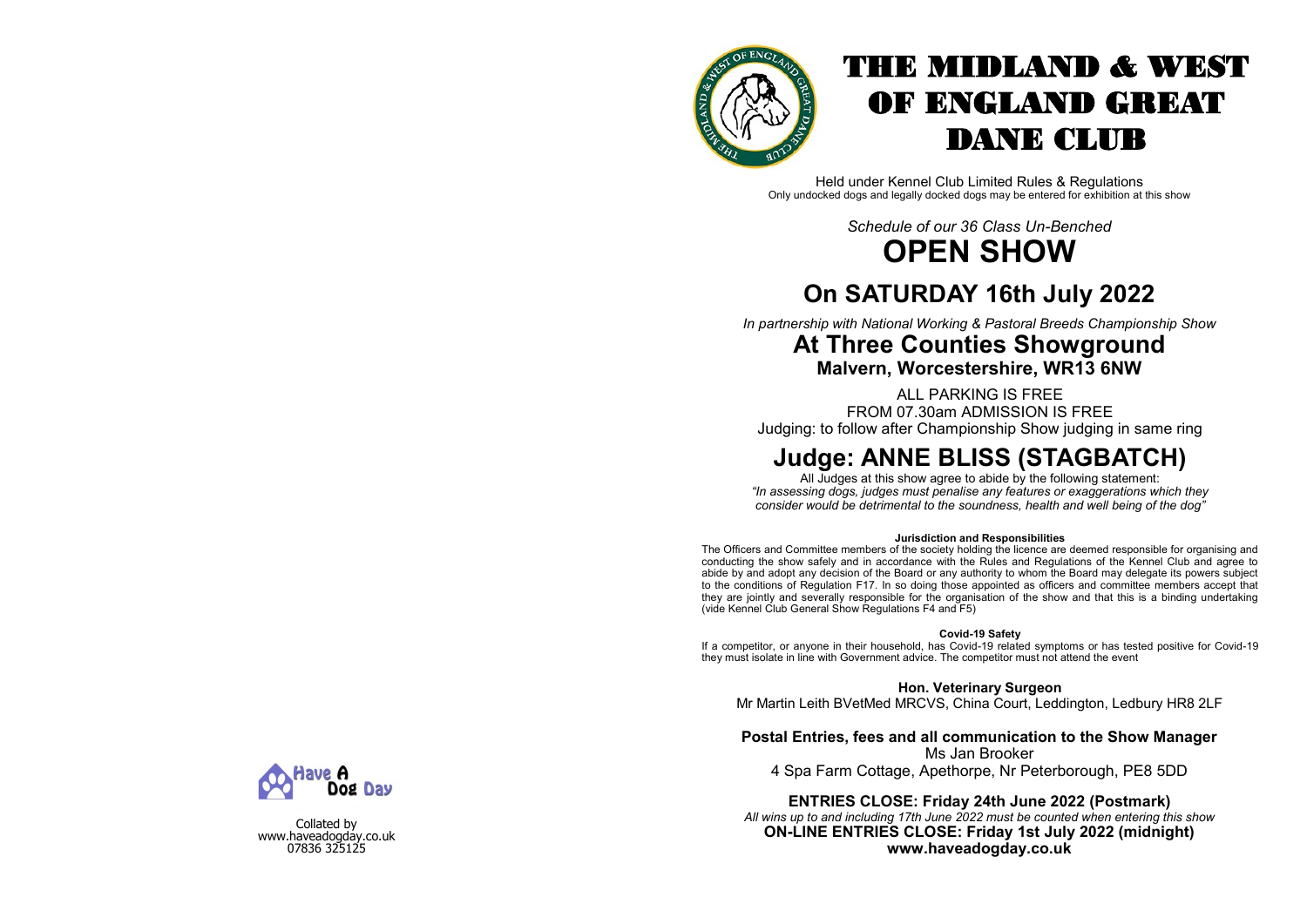#### **THE MIDLAND & WEST OF ENGLAND GREAT DANE CLUB**

#### PATRON: Mr Ken Humphries

CHAIR: Mr Steve Wareing **PRESIDENT: Mrs Caroline Wareing**<br>VICE CHAIR: Ms Liz Cook **PRESIDENT: Dr Neil P. O'Sullivan** VICE PRESIDENT: Dr Neil P. O'Sullivan HON. SECRETARY: Mr Neil Morgan HON. TREASURER: Ms Liz Cook CLUB STOCK STEWARD: Mrs Mandy Bithell HON. MEMBERSHIP SECRETARY: Mrs Caroline Wareing ANNUAL: Mrs Sandy Lipman, Mr Neil Morgan, Mrs Gill Jones COMMITTEE: Miss Victoria Barnett, Mr Chris Bithell, Mrs Mandy Bithell Mrs Jan Brooker, Miss Alice Hocking, Mrs Gill Jones, Mrs Sandy Lipman Mrs Sarah Tempest, Mr Nigel White

> HON. SECRETARY: Mr Neil Morgan Whirlow Court, Eccleshall Rd South, Sheffield, S11 9PZ T: 0114 236 5098 E: secretary@midlandandwestgdc.org.uk

> > SHOW MANAGER: Mrs Jan Brooker

#### **SHOW INFORMATION**

Judging: NOT before 11am (to follow after Championship Show judging in same ring)

| Entry Fees: | Member: First Entry / Dog<br>Non-Member: First Entry / Dog<br>Subsequent Entry / Same Dog<br>Veteran Class First Entry<br><b>Not For Competition</b> | £7.00<br>£10.00<br><b>FOC</b><br><b>FOC</b><br>£2.00           |
|-------------|------------------------------------------------------------------------------------------------------------------------------------------------------|----------------------------------------------------------------|
| Membership: | Single / Joint<br>Two members of any one household<br>5 Year Membership Single / Joint<br>Overseas Membership<br>Lifetime Membership Single / Joint  | £6.00 / £7.00<br>£24.00 / £28.00<br>£15.00<br>£90.00 / £100.00 |

- Catalogues: Catalogue **FREE TO EACH EXHIBITOR**
- Prize Money: £5.00 to the Best Brace & Best Team
- Adverts: Adverts can be accepted for insertion in the Catalogue £10.00 / Full Page or £5.50 / Half Page
- Rosettes: 1st VHC in all Classes Best in Show, Reserve Best in Show, Best Opposite Sex, Best & Reserve Best Dog, Best & Reserve Best Bitch, Best & Reserve Best Puppy in Show, Best Veteran in Show

**NOVICE** For dogs which have not won a Challenge Certificate/CACIB/CAC/Green Star or three or more First Prizes at Open and Championship Shows (Minor Puppy, Special Minor Puppy, Puppy and Special Puppy classes excepted, whether restricted or not).

**GRADUATE** For dogs which have not won a Challenge Certificate/CACIB/CAC/Green Star or four or more First Prizes at Championship Shows in Graduate, Post Graduate, Minor Limit, Mid Limit, Limit and Open classes, whether restricted or not where Challenge Certificates were offered for the breed.

**POST GRADUATE** For dogs which have not won a Challenge Certificate/CACIB/CAC/Green Star or five or more First Prizes at Championship Shows in Post Graduate, Minor Limit, Mid Limit, Limit and Open classes, whether restricted or not where Challenge Certificates were offered for the breed.

**LIMIT** For dogs which have not become show Champions under the Kennel Club Regulations or under the rules of any governing body recognised by the Kennel Club, or won 3 or more CACIB/CAC/Green Stars or won 7 or more First Prizes in all at Championship Shows in Limit or Open Classes confined to the Breed, whether restricted or not at Shows where Challenge Certificates were offered for the breed.

**OPEN** For all dogs of the breed for which the class is provided and eligible for entry at the Show **SPECIAL OPEN** As Open but confined to colour

**SPECIAL BEGINNERS** For owner, handler or exhibit not having won a first prize at any Show. **BRACE** For two exhibits (either sex or mixed) of one breed belonging to the same exhibitor, each exhibit having been entered in some class other than Brace or Team.

**TEAM** For three or more exhibits (either sex or mixed) of one breed belonging to the same exhibit, each exhibitor having been entered in some class other than Brace or Team.

**NFC** Societies may at their discretion accept Not for Competition entries. Societies may accept such entries from breeds of dog not included within the title of the Society.

#### **REGULATIONS FOR THE PREPARATION OF DOGS FOR EXHIBITION F(B)**

1. These Regulations must be observed when a dog is prepared for exhibition and/or exhibited at any Kennel Club Licensed event. Objections may be referred to the General Committee for disciplinary action under these Show Regulations and/or for disciplinary action under Kennel Club Rule A11.

a) A dog found to have been exhibited in breach of these Regulations will automatically be disqualified from exhibition at the show and from any award gained thereat.

b) Unless the exhibitor provides a satisfactory explanation for the dog being exhibited in breach of these Regulations then he/she may be subject to further penalties of either a fine or as listed under Rule A11.

2. a) No substance which alters the natural colour, texture or body of the coat may be present in the dog's coat for any purpose at any time during the Show. No substance which alters the natural colour of any external part of the dog may be present on the dog for any purpose at any time during the Show.

b) Any other substance (other than water) which may be used in the preparation of a dog for exhibition must not be allowed to remain in the coat or on any other part of the dog at the time of exhibition.

3. No act or operation which alters the natural conformation of a dog or any part thereof may be performed except:

(a) Operations certified to the satisfaction of the General Committee.

(b) The removal of dew claws of any breed.

(c) Operations to prevent breeding provided that such operations are notified to the Kennel Club before neutered dogs are shown.

Nor must anything be done calculated in the opinion of the General Committee to deceive.

- 4. The General Committee without previous notice may order an examination of any dog or dogs at any Show. Any examination thus ordered will be made by a person having executive authority who shall have a written directive from the Kennel Club in their possession. Samples may be taken for further examination and analysis.
- 5. An individual has the right to lodge an objection to a dog only if he/she is the owner or handler of a dog competing in the same breed or class. An objection may, however, be lodged by an official of the Show or by anyone so deputed by the Kennel Club. It will be the responsibility of the individual who lodges the objection or the official (as appropriate) to substantiate the grounds for the objection. The Kennel Club will substantiate the grounds for an objection made on its behalf.
- 6. Any objection by an individual related to an infringement of these Regulations must be made in writing to the Show Secretary at his/her office before the close of the Show and the individual must produce evidence of identity at the time of lodging the complaint.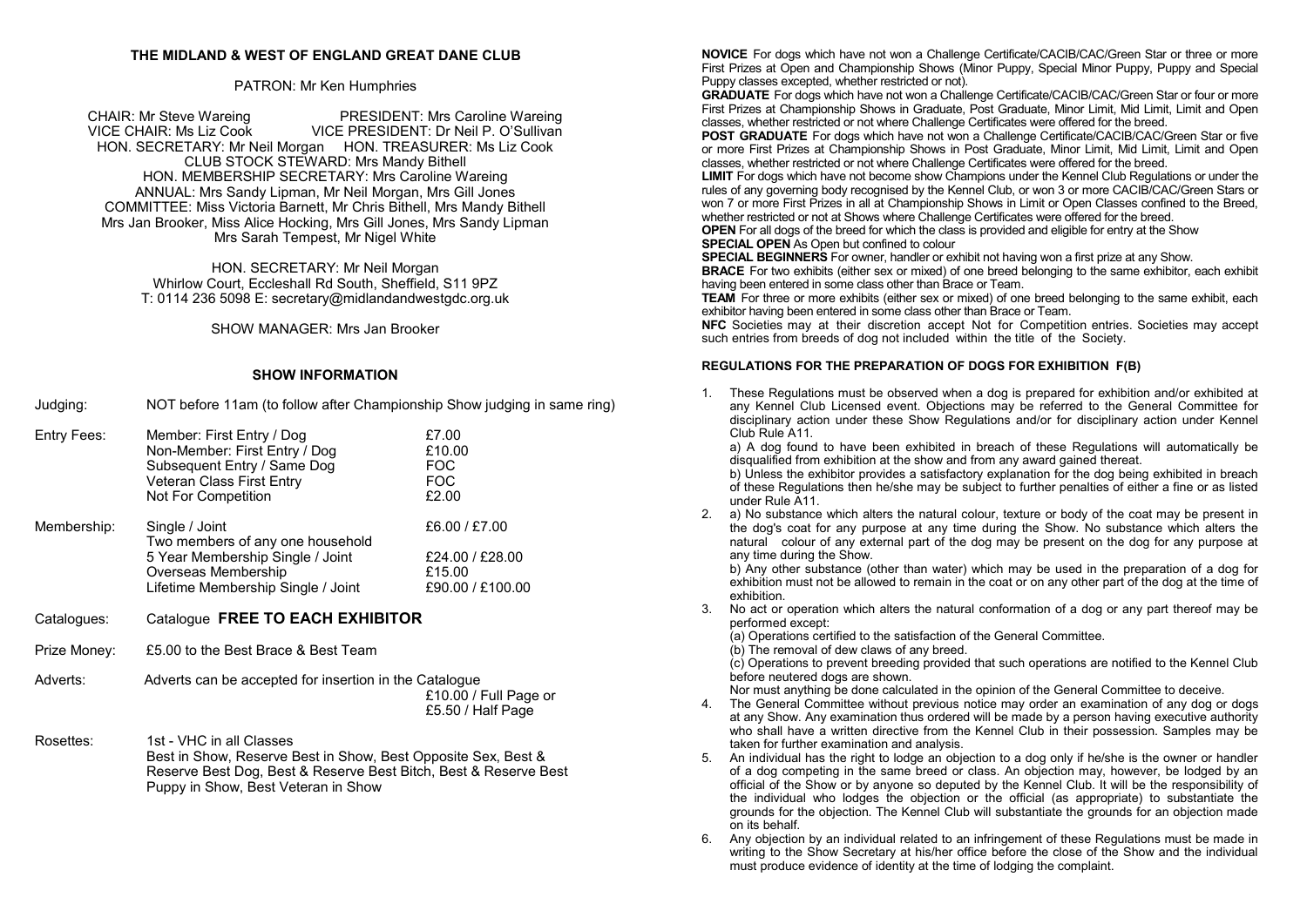- 23. In case of emergency, as to which the Committee shall be the sole judge, the Committee may, at their discretion, alter the date and place of holding of the Show, either before or after entries are received. In case of such alteration, no exhibitor shall be entitled to the return of entry money which may have been paid before receiving notice of the same.
- 24. The judges will be instructed and empowered to withhold the prize or prizes in any class if in their opinion the dog or dogs exhibited do not possess sufficient merit. Judges are not empowered to give prizes beyond those offered in the Schedule of prizes.
- 25. The Committee are empowered to exclude any dog which is not in a fit state for exhibition, either from disease, vice, natural or other causes and if such exclusion takes place either before or after the dog is judged, the entrance fee will be forfeited.
- 26. CONVERSATION NOT ALLOWED IN JUDGING RING. Handlers showing dogs are not permitted to hold conversation with the Judge during the competition and any handler who persists in addressing the Judge after being requested not to do so by the Ring Steward, the Judge or any of the Committee will be reported to the Kennel Club. No person other than the handler (officials excepted), will be allowed in the ring during the judging of classes or specials.
- 27. Every exhibitor making an entry for this Show shall be deemed to have agreed to abide by Kennel Club Rules and Regulations, and it is on this understanding only that entries are accepted. Should any question arise not provided for in these regulations, the decision of the Committee shall be final, subject only to appeal to the Kennel Club.

VICIOUS DOGS are not eligible and must not be brought to the Show. Exhibitors are held responsible for any damage done by their dogs during the Exhibition.

#### **DEFINITIONS OF CLASSES**

In the following definitions, a Challenge Certificate includes any Show award that counts towards the title of Champion under the Rules of any governing body recognised by the Kennel Club.

Wins at Championship Shows in breed classes where Challenge Certificates are not on offer shall be counted as wins at Open Shows.

In the case of a dog owned in partnership and entered in Members' classes or competing for Members' Specials each partner must at the time of entry be a member of the Society.

In estimating the number of awards won, all wins up to and including the seventh day before the date of closing of postal entries shall be counted when entering for any class i.e. **17th June 2022**

Wins in Variety classes do not count for entry in Breed classes but when entering in Variety classes, wins in both Breed and Variety classes must be counted. First prizes awarded in any classes defined as Special do not count towards eligibility.

If an exhibitor reports before the judging of a class or classes that a dog has been entered which is ineligible, the exhibitor may choose one of the following options:

#### (1) Withdrawal

The dog may be withdrawn from competition subject to the conditions of Regulation F(1)19.

(2) Transfer

- $\overline{a}$ ) If a dog is ineligible for a class or classes as regards its colour, sex, weight or height the Show Secretary shall transfer it to the equivalent class or classes for the correct colour, sex, weight or height and, in the event of there being no equivalent class, Minor Puppy and Puppy excepted to the Open class for the correct colour, sex, weight or height.
- b) For an exhibit entered incorrectly in a Minor Puppy class or Puppy class, which is over age but under twelve calendar months of age or eighteen calendar months of age respectively, the Show Secretary shall transfer the exhibit to the Puppy class or the Junior class respectively for the correct colour, sex, weight or height and in the event of there being no Puppy or Junior class to the Open class for the correct colour, sex, weight or height.
- c) For any reason other than the above, the Show Secretary shall transfer It to the Open class for the correct colour, sex, weight or height.
- d) If an exhibit arrives late and misses a class, even if it is the only class in which the dog is entered, the dog may not be transferred to any other class.

**SPECIAL VETERAN** For dogs of not less than six years of age on the first day of the Show

**MINOR PUPPY** For dogs of six and not exceeding nine calendar months of age on the first day of the Show

**PUPPY** For dogs of six and not exceeding twelve calendar months of age on the first day of the Show **JUNIOR** For dogs of six and not exceeding eighteen calendar months of age on the first day of the Show **YEARLING** For dogs of twelve and not exceeding twenty-four calendar months of age on the first day of the Show.

# **CLASSIFICATION**

### **OPEN SHOW Judge: ANNE BLISS (STAGBATCH)**

- 1. Special Veteran Dog 18. Special Veteran Bitch
	-
- 2. Minor Puppy Dog 19. Minor Puppy Bitch
- 3. Puppy Dog 20. Puppy Bitch
- 
- 
- 
- 
- 
- 
- 
- 
- 12. Special Open Fawn Dog 29. Special Open Fawn Bitch
- 
- 14. Special Open Harlequin Dog 31. Special Open Harlequin Bitch
- 
- 
- 
- 
- 
- 4. Junior Dog 21. Junior Bitch
- 5. Yearling Dog 22. Yearling Bitch
- 6. Novice Dog 23. Novice Bitch
- 7. Graduate Dog 24. Graduate Bitch
- 8. Post Graduate Dog 25. Post Graduate Bitch
- 9. Limit Dog 26. Limit Bitch
- 10. Open Dog 27. Open Bitch
	-
	-
- 13. Special Open Brindle Dog 30. Special Open Brindle Bitch
	-
- 15. Special Open Blue Dog 32. Special Open Blue Bitch
- 16. Special Open Black Dog 33. Special Open Black Bitch
- 17. Special Open Mantle Dog 34. Special Open Mantle Bitch

*Best in Show, Reserve Best in Show, Best Puppy in Show and Best Veteran in Show (from the Veteran classes) will now be judged*

- 35. Brace (£5.00 for the class winner)
- 36. Team (£5.00 for the class winner)
- 

11. Special Beginners Dog 28. Special Beginners Bitch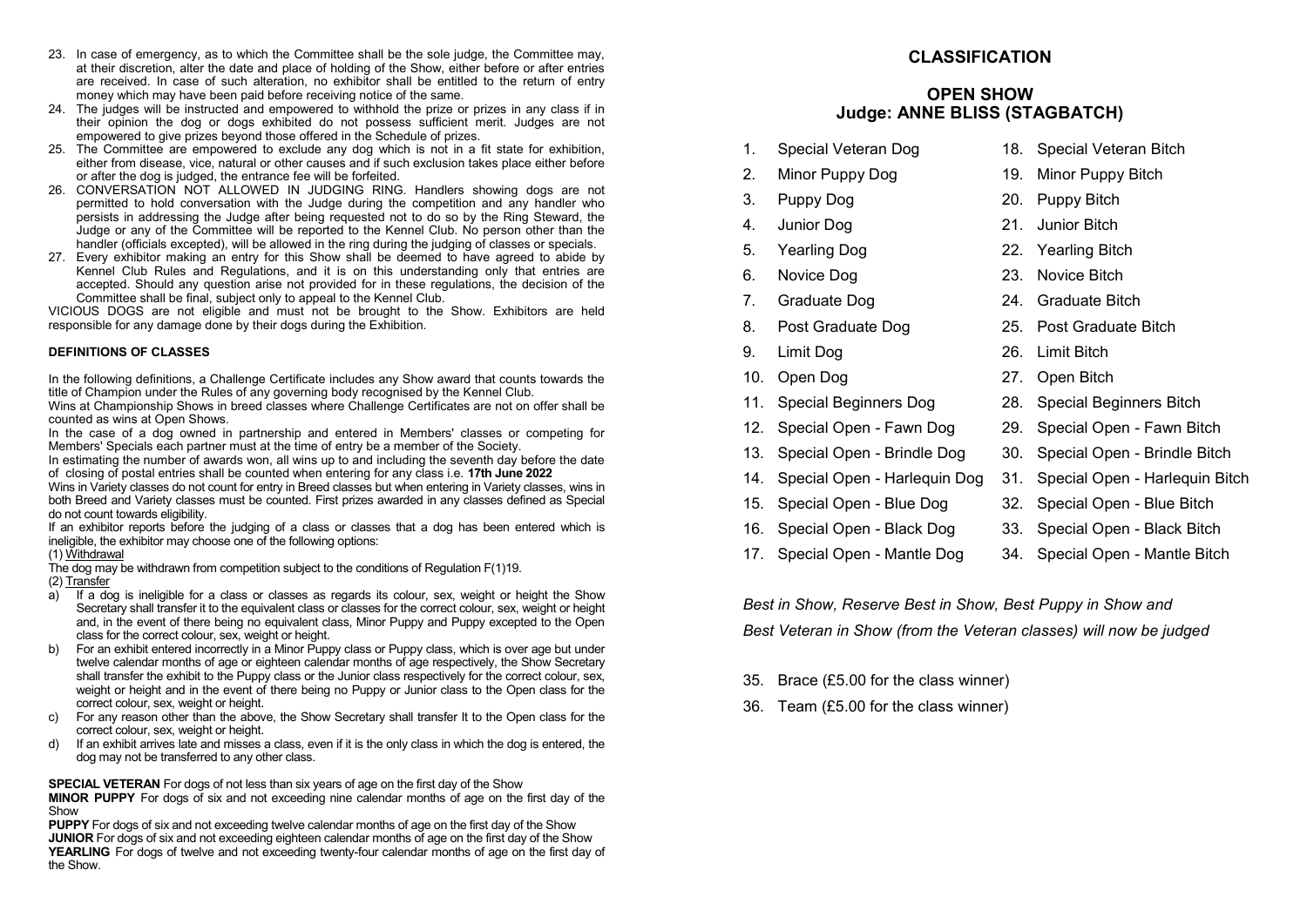- Trade Stands: The Committee of the Show can accept no responsibility for products advertised or sold by Stand Holders at the Show and remind Exhibitors that Grooming Products on sale may not meet the requirements of the Regulations for the Preparation of Dogs for Exhibition
- Club Annual: First published in 1974 has proved to be a great success amongst Great Dane folk worldwide. All paid up members of the M&WEGDC receive a FREE copy. The next Annual will be published February 2023. There is a small qty of previous Annuals available.
- Covid-19: This show will be run as per any government Covid guidelines at the time of the show.
- Gazebos etc: Exhibitors are not allowed to erect tents, shelters or gazebos as per Three Counties Showground regulations.

#### **DATES FOR YOUR DIARY**

#### **DOTY (Hosted by M&WEGDC)**

Date: Sunday 16th October 2022 Judges: Mrs Jackie Wood (D) Mrs Miriam Armstrong (B) Mrs Mandy Bithell (Ref)

#### **M&WEGDC Championship Show**

Date: Sunday 5th December 2022 Judges: Mrs Auli Haapianen-Liikanen (Finland) (D) Mr Joe Smith (B) Mr Ken Humphries (Ref)

#### **M&WEGDC Colour Format Open Show**

Date: Sunday 5th February 2023 Judges: Sharon Nunn (Fawns & Brindles) Annette Harrison (Blue, Black, Mantle & Harlie) Marina Scott (BIS)

#### **Judging at Partnership Shows**

Partnership shows are those which are held where a host society and another club share a venue and facilities in order to allow exhibitors the opportunity to exhibit at two events during the duration of the host society's show. In most cases, the host society's event will be a general championship show held over a number of days.

At partnership shows judges must not officiate at one show and enter or handle a dog for exhibition at the other show including exhibiting a different breed on another day to that which they are to judge.

Partnership shows are defined as shows where the host club and other clubs share a venue and other facilities to allow exhibitors the opportunity to exhibit at each show.

#### **RULES AND REGULATIONS**

- 1. The Show will open at 7.30 am.<br>2. Dogs will be received at any time
- 2. Dogs will be received at any time but it is the exhibitor's responsibility to ensure that exhibits are available for judging when required.
- 3. Judging to follow after Championship Show judging in same ring.
- The show will close half an hour after judging has been completed by which time all dogs must be removed. Exhibits may be removed from the Show after their judging has been completed.
- 5. Entry Fees: Members First Entry £7.00/Dog, Non-Members £10.00/Dog. All Subsequent entries FOC. Veteran Class FOC. NFC £2.00/Dog. On-Line entries www.haveadogday.co.uk
- 6. Prize money on offer at this show is £5.00 Best Team and £5.00 Best Brace
- 7. The Committee reserves to itself the right to refuse entries.<br>8. Puppies under six calendar months of age on the first
- 8. Puppies under six calendar months of age on the first day of the Show are not eligible for exhibition.
- 9. The mating of bitches within the precincts of the Show is forbidden.
- 10. Best Puppy in Show Where a Best Puppy in Show competition is scheduled the Best Puppy in Show is a puppy which has competed and is unbeaten by any other puppy exhibited at the same show. A puppy is a dog of six and not exceeding twelve calendar months of age on the first day of the Show. Where the Best in Show is a puppy it may, at the discretion of the judge, be awarded Best Puppy in Show respectively. Where the Reserve Best in Show is a puppy which has only been beaten by an adult dog it may, at the discretion of the judge, be Best Puppy in Show respectively. Consequently, selection of Best Puppy in Show must follow the selection of Best in Show respectively.
- 11. Best in Show Best in Show must be selected from the exhibits declared Best of Sex. If a Reserve Best in Show is to be selected, the eligible dogs are those declared Best Opposite Sex and the Reserve Best of Sex to the exhibit declared Best in Show.
- 12. Exhibits will not be admitted to Best in Show competition after a period of ten minutes has elapsed since the announcement that exhibits are required for judging, unless they have been unavoidably delayed by previous judging being complete on time, and then only with the special permission of the Show Management.
- 13. Exhibitors must not pick up dogs by their tails and leads when lifting them nor handle a dog in a manner which causes its feet not to touch the ground when on the move. This is not acceptable. Exhibitors should note that such practice would constitute harsh handling and reports of such practice will be referred to the Committee under Kennel Club Show Regulation F11.
- 14. All exhibitors must be familiar with Kennel Club Regulation F (Annex B) Regulations for the Preparation of Dogs for Exhibition.
- 15. All dogs resident outside the UK must be issued with a Kennel Club Authority to Compete number before entry to the show/event can be made. All overseas entries without an Authority to Compete number will be returned to the exhibitor/competitor.
- 16. DOGS IN VEHICLES ON HOT DAYS See reverse of Entry Form
- 17. Anyone whose dog is entered at a Kennel Club licensed event should take all reasonable steps to ensure the needs of their dog(s) are met, and should not put a dog's health and welfare at risk by any action, default, omission or otherwise. Breach of Kennel Club Regulations in this respect may be referred to the Board for disciplinary action under the Kennel Club Rules and Regulations. The use of pinch collars, electronic shock collars, or prong collars, is not permitted at any show licensed by the Kennel Club. This shall apply at the venue or within the precincts of the show.
- 18. Not for Competition entries will be accepted. Details of each dog so entered must be recorded on the entry form and must be Kennel Club registered
- 19. No modifications will be made to the schedule except by permission of the Board of the Kennel Club, which will be followed by advertisement in the Canine press wherever possible.
- 20. Dog fouling: Any owner, exhibitor, handler or other person in charge of a dog is requested to remove as soon as possible any fouling caused by their dog/s at any Kennel Club Licensed Show within the licensed venue and within the environs of that event including car and caravan parks and approaches. Adequate receptacles for the disposal of such fouling will be provided.
- 21. The Committee will be most anxious for the care and safety of the dogs and for other property, but it must be distinctly understood by exhibitors and all other persons, that the Committee will not be responsible for the loss or damage to a dog or dogs, or any other property, whether arising from accident or any other cause whatsoever, nor for any act of omission of themselves, their officers, agents, servants or others, and it is on this understanding that entries are accepted.
- 22. i) Dogs shall not be left unattended in the hall under any circumstances. ii) Dogs shall not be attached to any of the venue's fixtures or fittings. iii) The Feeding of dogs within the Main hall is STRICTLY FORBIDDEN.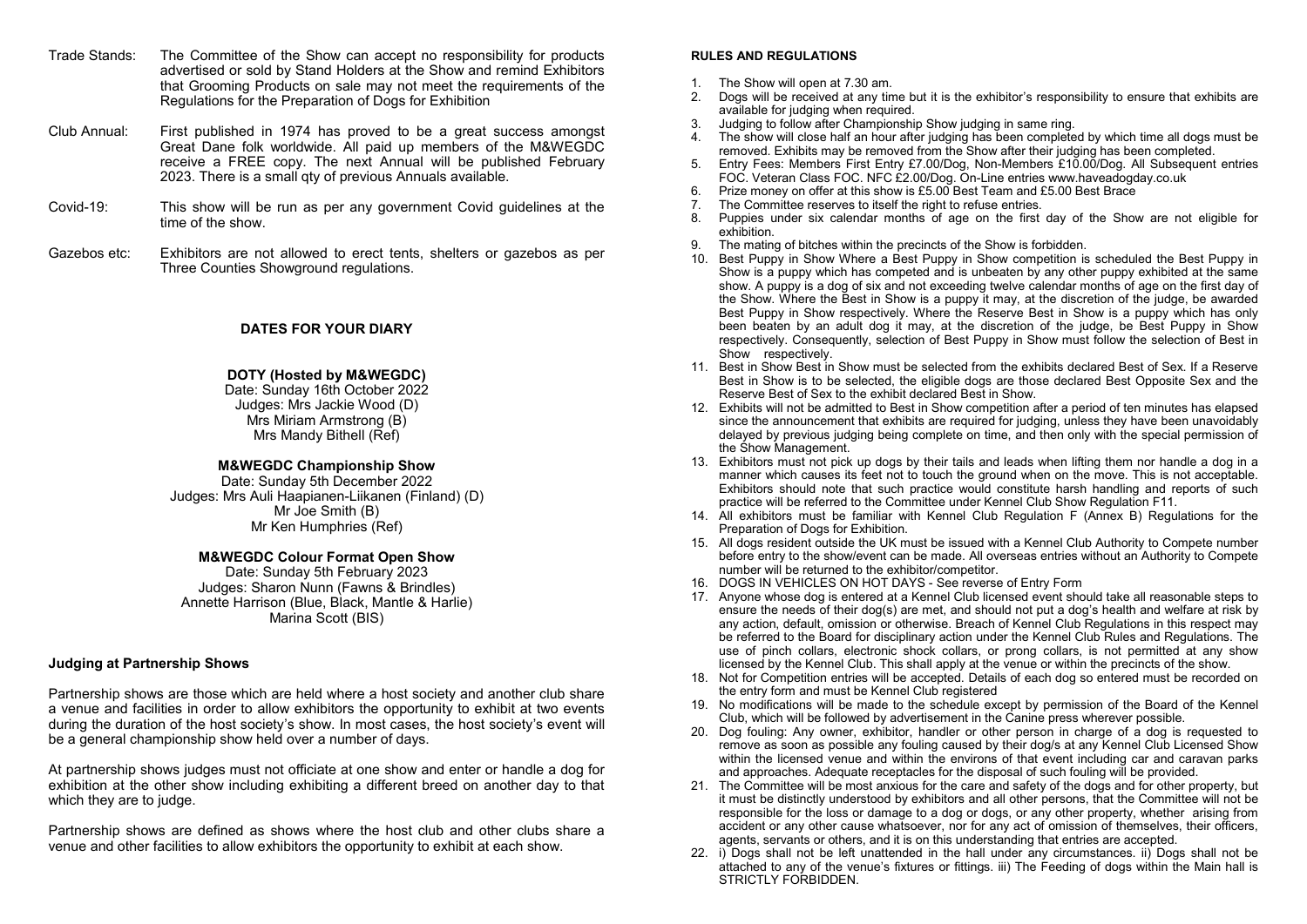Breach of Kennel Club Regulations in this respect may be referred to the Board for disciplinary action under Kennel Club Rules and Regulations.

Right to Refuse Entries: Exhibitors/Competitors are reminded that show societies have the right under Kennel Club Regulation to refuse any entry.

> **Your dog is vulnerable and AT RISK if left in a vehicle in high temperatures and even on days considered as slightly warm**

#### **Please take care of your dog If your dog is found to be at risk forcible entry to your vehicle may be necessary without liability for any damage caused**

#### **WELFARE OF DOGS**

Anyone whose dog is entered at a Kennel Club licensed event should take all reasonable steps to ensure the needs of their dog(s) are met, and should not put a dog's health and welfare at risk by any action, default, omission or otherwise. Breach of Kennel Club Regulations in this respect may be referred to the Board for disciplinary action under Kennel Club Rules and Regulations

### **THE ATTENTION OF ALL EXHIBITORS IS DRAWN TO THE KENNEL CLUB REGULATION RE: FOULING which reads**

Any owner or other person in charge of a dog is required to remove as soon as possible any fouling caused by their dog(s) at any Kennel Club Licensed Show within the environs of that event including car & caravan parks and approaches. You are asked to take special care of the venue car park, approaches and exercise areas

#### **PLEASE EXERCISE YOUR DOGS IN THE PERMITTED AREA ONLY CLEAN UP AFTER YOUR DOG IN THE SPECIAL BINS!**

#### **Use of Electrical Equipment at Shows**

The Kennel Club is becoming increasingly concerned at the amount of electrical equipment being used by exhibitors at shows, including hair dryers and hair straighteners and other grooming devices. Electrical equipment should not be brought to shows unless absolutely necessary. In rare instances where it might be required, it should be PAT tested and permission sought from the secretary of the show before it is used. The Kennel Club has also been informed of recent instances of exhibitors commandeering certain areas of a venue in order to have access to power points so as to use electrical grooming equipment. This is totally unacceptable and particularly unfair on the breeds whose allocated areas have been cramped because of this selfish behaviour.

#### **Security at Shows**

In light of recent events the Kennel Club would like to issue a reminder to all Societies of the importance of security at dog shows. The Kennel Club understands that due to the nature of dog shows and the quantity of paraphernalia exhibitors bring it would be extremely difficult for show organisers to take on the issue of security alone, therefore we would reiterate the advice being given by the Police and security services, that everyone in the UK should remain vigilant and this applies to those organising and taking part in dog shows. The importance of exhibitors feeling that they and their dogs are safe when attending a show cannot be underestimated. We would therefore remind you of the importance of the need for show organisers and exhibitors to remain mindful of potential dangers and that all visitors generally need to be vigilant and alert.

Furthermore the society should provide robust notification informing exhibitors of where to report to should they see anything suspicious or of concern, and of the evacuation procedures in place.

#### **DOGS IN VEHICLES ON HOT DAYS**

Your dog is vulnerable and at risk during hot weather and the Kennel Club offers the following guidance to help guide you through the do's and don'ts travelling to and whilst at KC licensed events.

- When travelling to a show please take a moment to consider whether the route to the show is on a busy holiday route, and leave earlier to avoid increased time in traffic jams.
- If your vehicle is not air-conditioned seriously consider whether travelling to the show is a good idea at all.
- The vehicle should be as fully ventilated as possible, and plenty of stops should be taken, with lots of water available to drink.
- Finsure your dog is not sitting in full sunlight. There should be plenty of free flowing air around the dog.
- When at the show, never leave your dog in the vehicle.
- Keep the dog in the shade take your own shade for example a large umbrella and always have plenty of water available to drink so your dog stays well hydrated.
- Avoid your dog taking part in unnecessary exertion, or from standing in exposed sunlight for extended lengths of time.

Remember, if you feel hot your dog is very likely to feel much hotter and dehydrated, and this could lead to dire results. Please look after your dog's welfare.

#### **WARNING: IF YOUR DOG IS FOUND TO BE AT RISK FORCIBLE ENTRY TO YOUR VEHICLE MAY BE NECESSARY WITHOUT LIABILITY FOR ANY DAMAGE CAUSED.**

Anyone whose dog is entered at a Kennel Club licensed event should take all reasonable steps to ensure the needs of their dog(s) are met, and should not put a dog's health and welfare at risk by any action, default, omission or otherwise.

The Great Dane Breed Council *(issued on behalf of The Great Dane Breed Council)* It has been brought to the Council's attention that the temperament In Great Danes is deteriorating. Therefore, this notification will be in Schedules and Catalogues. It is intended as a guide to both Judges and Exhibitors

#### **KC Rule 15 - Exclusion of Dogs**

If in the opinion of the Show Secretary, Show Manager or Judge any dog considered not in a fit state for exhibition owing to disease, savage disposition or another other cause, the dog may be excluded or removed from the Show on the instruction of the Show Management. Once excluded or removed from the Show the dog must not be brought into the Show at any time under any circumstances and the case must be reported in full to the Kennel Club within 7 days.

Judges may send the dog out of the dog appears to have an aggressive disposition. *Extract from Kennel Club Regulations F(1) - reproduced with their permission*